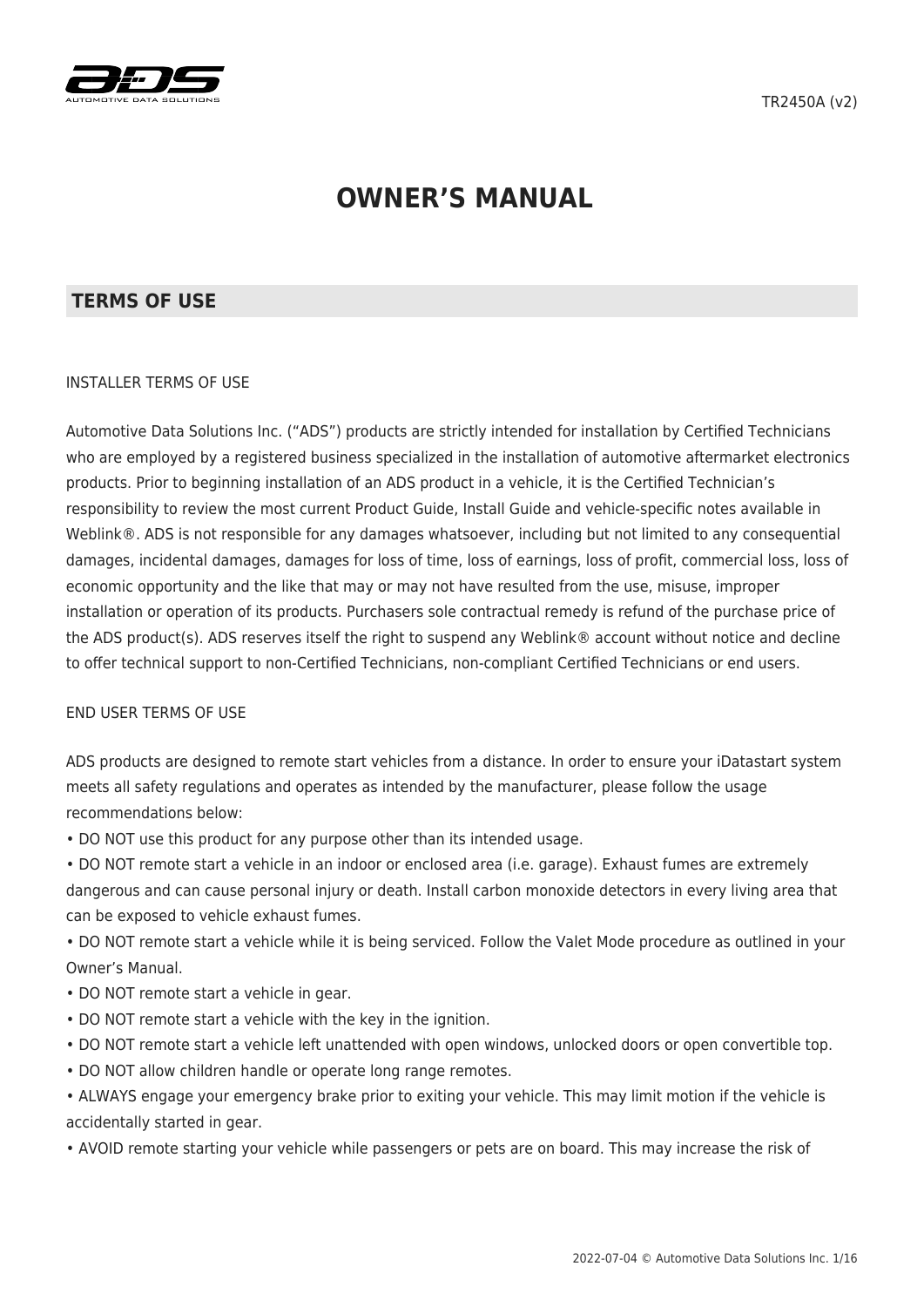

shifter being put in gear after vehicle has been remote started.

• AVOID parking your vehicle on an inclined surface or an area surrounded by obstacles. For manual vehicles, ALWAYS ensure the Reservation Mode sequence, as outlined in your Owner's Manual, is correctly engaged prior to the next remote start.

• AVOID delaying the inspection of your iDatastart system in the event of malfunction. Immediately contact a Certified Technician to ensure that installation or defective equipment is properly addressed.

#### **REMOTE OVERVIEW**

Your iDatastart remote start system may include one or both long-range remotes listed below. Please take a moment to familiarize yourself with their general features.



| <b>REMOTE MODEL</b>        | <b>TR2450A</b>     |
|----------------------------|--------------------|
| <b>Buttons</b>             | 5                  |
| Communication / Max. Range | $2-Way / 1$ Mile   |
| Transmit confirmation (TX) | Top LED (Amber)    |
| Receive confirmation (RX)  | Button LED (Amber) |
| <b>Batteries required</b>  | 1 x CR2450         |
| Avg. battery Life          | 8-15 months        |
| Warranty                   | 1 year             |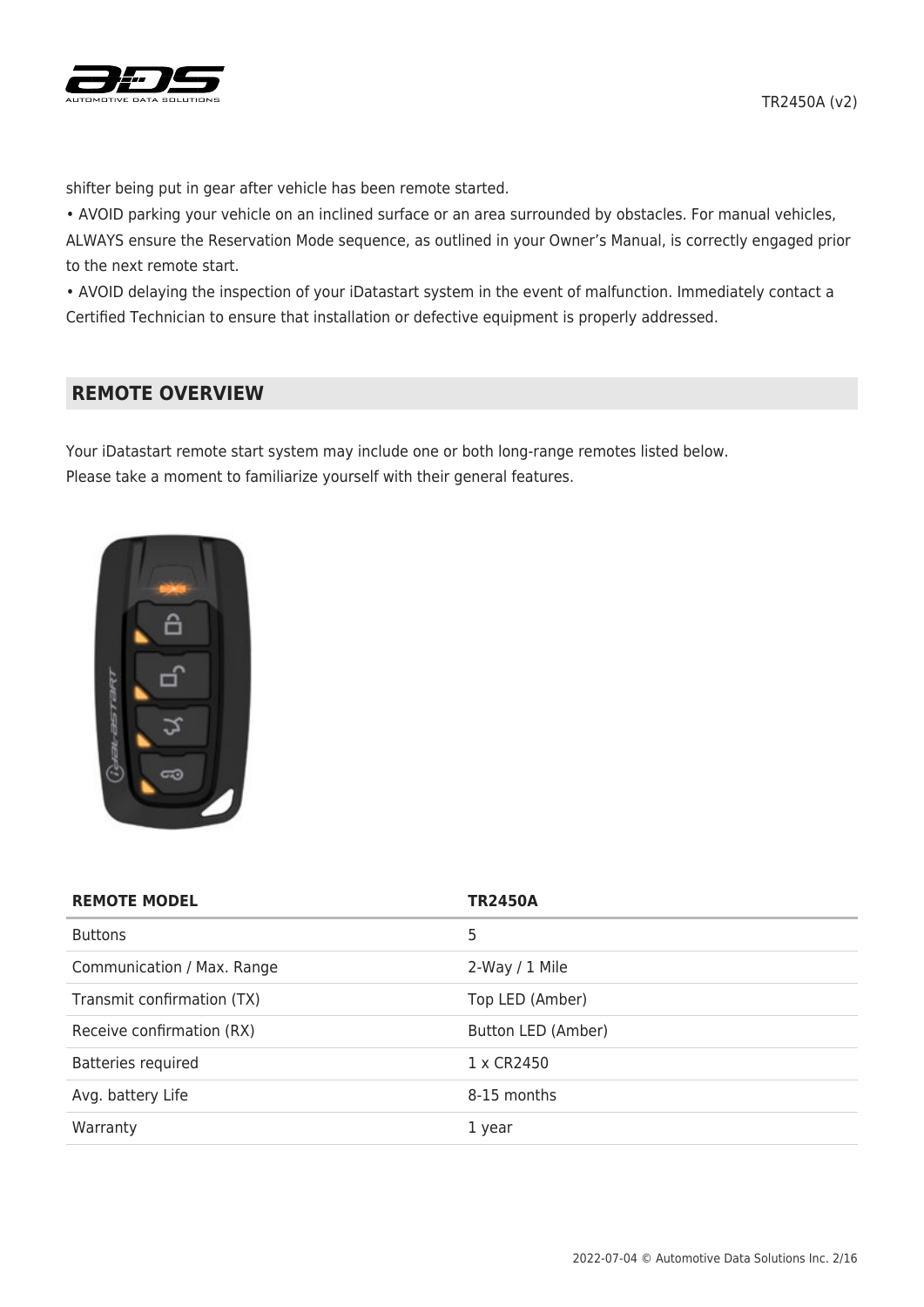

#### **REMOTE COMMANDS & CONFIRMATIONS**

Thanks to their multiplexing technology, iDatastart remotes can pack over 30 functions using only 5 buttons. In order to get the most out of your remotes, please take a moment to get acquainted with the following functions below:

#### NOTES:

- 1. All functions must be enabled by an Authorized Dealer during installation to be functional on remote
- 2. Non-highlighted icons = Press & release button
- 3. Highlighted (grey) icons = Press & hold button for 2.5 seconds
- 4. Coma (,) between icons = Press buttons one after the other
- 5. Plus  $(+)$  between icons = Press buttons together
- 6. Timeout between each button press = 3 seconds
- 7. Function $* =$  Available in 2nd Car Mode

| <b>COMMAND</b>      | Lock & Arm                                                         |
|---------------------|--------------------------------------------------------------------|
| <b>BUTTON</b>       |                                                                    |
| <b>DESCRIPTION</b>  | Secures your vehicle by locking the doors and arming<br>the alarm. |
| <b>CONFIRMATION</b> | 1 chime $+$ 1 flash                                                |

| <b>COMMAND</b>      | <b>Unlock &amp; Disarm</b>                                               |
|---------------------|--------------------------------------------------------------------------|
| <b>BUTTON</b>       | ∽                                                                        |
| <b>DESCRIPTION</b>  | Accesses your vehicle by unlocking the doors and<br>disarming the alarm. |
| <b>CONFIRMATION</b> | 2 chimes $+$ 2 flashes                                                   |

| <b>COMMAND</b> | Query*                                                                |
|----------------|-----------------------------------------------------------------------|
| BUTTON         | ದಾ                                                                    |
| DESCRIPTION    | Queries vehicle and vehicle battery voltage and interior temperature. |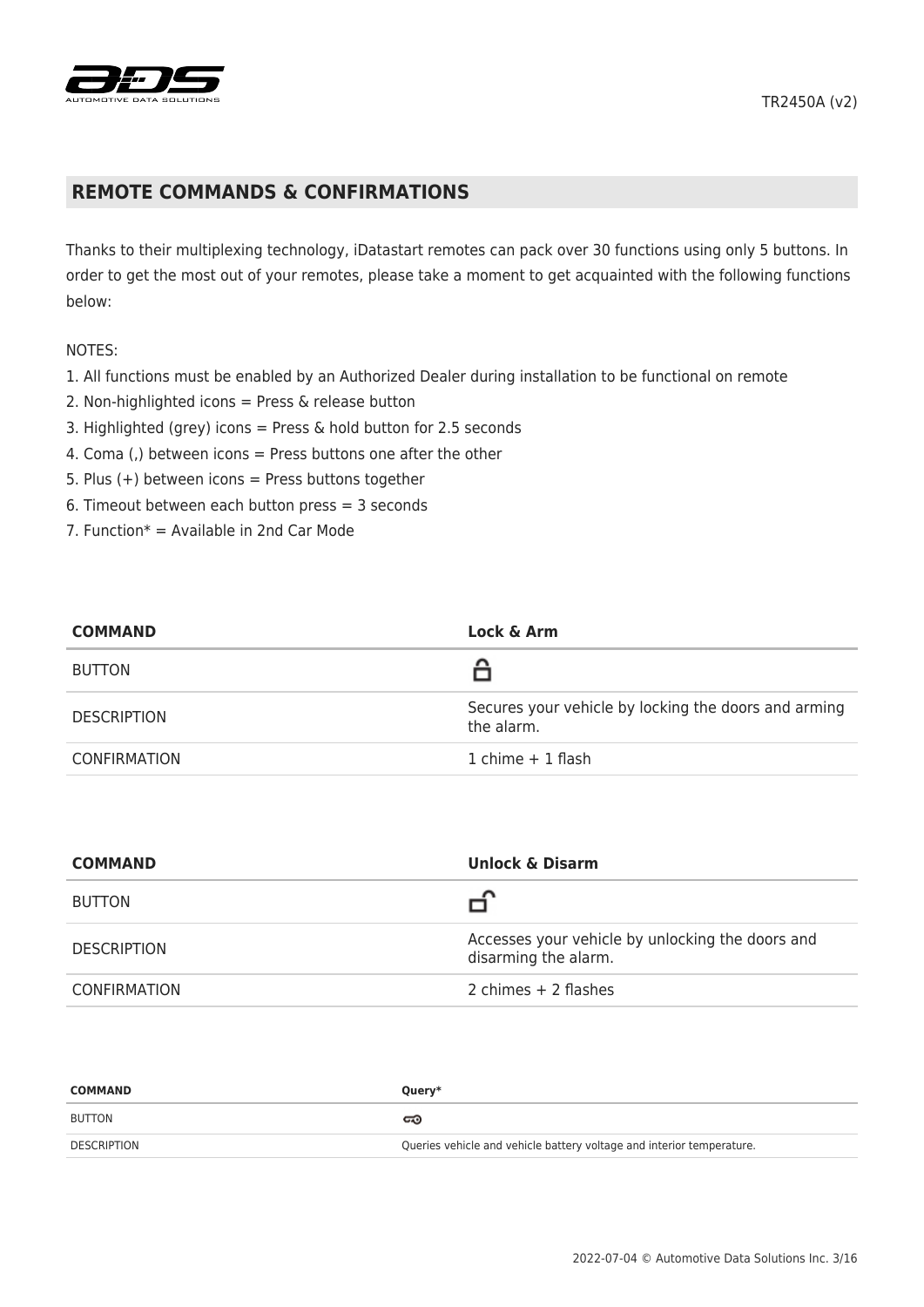

| <b>COMMAND</b> | Panic <sup>*</sup>        |
|----------------|---------------------------|
| <b>BUTTON</b>  | â                         |
| DESCRIPTION    | Triggers the panic siren. |
| CONFIRMATION   | $1$ chime $+1$ flash      |

| <b>COMMAND</b>     | $AUX 5*$                                           |
|--------------------|----------------------------------------------------|
| <b>BUTTON</b>      |                                                    |
| <b>DESCRIPTION</b> | To be completed by Authorized Dealer if applicable |

| <b>COMMAND</b> | <b>Trunk Release*</b>        |
|----------------|------------------------------|
| BUTTON         |                              |
| DESCRIPTION    | Releases the trunk or hatch. |

| <b>COMMAND</b>      | <b>Engine Start/Stop*</b>                                                                    |
|---------------------|----------------------------------------------------------------------------------------------|
| <b>BUTTON</b>       | ದಾ                                                                                           |
| <b>DESCRIPTION</b>  | Starts and stops the engine.                                                                 |
| <b>CONFIRMATION</b> | 4 chimes + 4 flashes (Button LEDs will also flash<br>intermittently while engine is running) |

| <b>COMMAND</b> | AUX 1                                              |
|----------------|----------------------------------------------------|
| BUTTON         | 声台                                                 |
| DESCRIPTION    | To be completed by Authorized Dealer if applicable |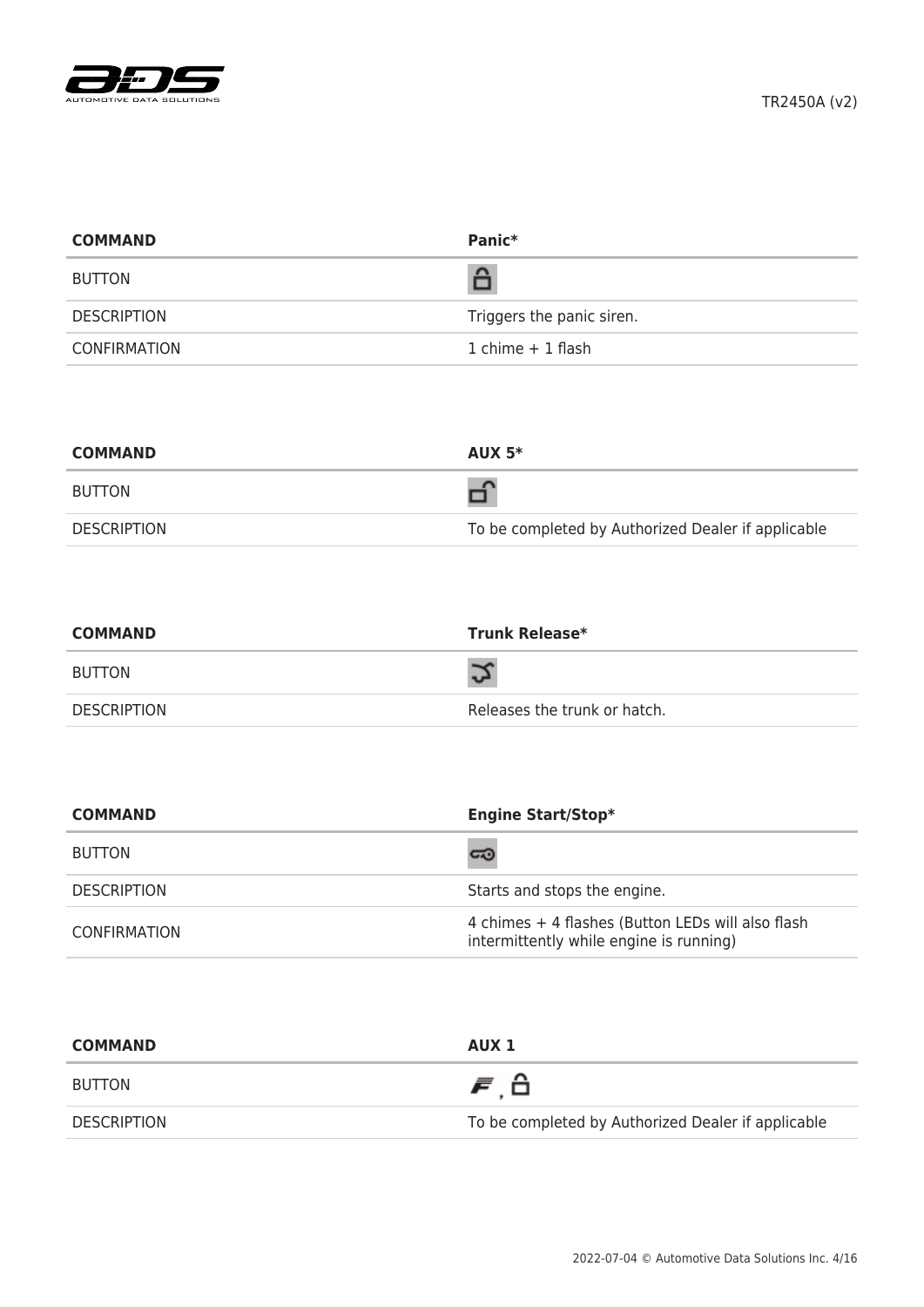

| <b>COMMAND</b>     | AUX <sub>2</sub>                                   |
|--------------------|----------------------------------------------------|
| BUTTON             | 月日                                                 |
| <b>DESCRIPTION</b> | To be completed by Authorized Dealer if applicable |

| <b>COMMAND</b>     | AUX <sub>3</sub>                                   |
|--------------------|----------------------------------------------------|
| BUTTON             | $\bar{F}$ , $2$                                    |
| <b>DESCRIPTION</b> | To be completed by Authorized Dealer if applicable |

| <b>COMMAND</b> | AUX 4                                              |
|----------------|----------------------------------------------------|
| BUTTON         | ౯్ు                                                |
| DESCRIPTION    | To be completed by Authorized Dealer if applicable |

| <b>COMMAND</b>     | 2nd Car Mode                                                                                                            |
|--------------------|-------------------------------------------------------------------------------------------------------------------------|
| <b>BUTTON</b>      | $\bar{F}$ , $\bar{F}$ , $*$                                                                                             |
| <b>DESCRIPTION</b> | Controls two iDatastart-equipped vehicles using one<br>remote. Works with all functions marked with an<br>asterisk (*). |

| <b>COMMAND</b>     | Silent Lock*                                 |
|--------------------|----------------------------------------------|
| <b>BUTTON</b>      | $\propto$ A                                  |
| <b>DESCRIPTION</b> | Disables the vehicle's horn and alarm siren. |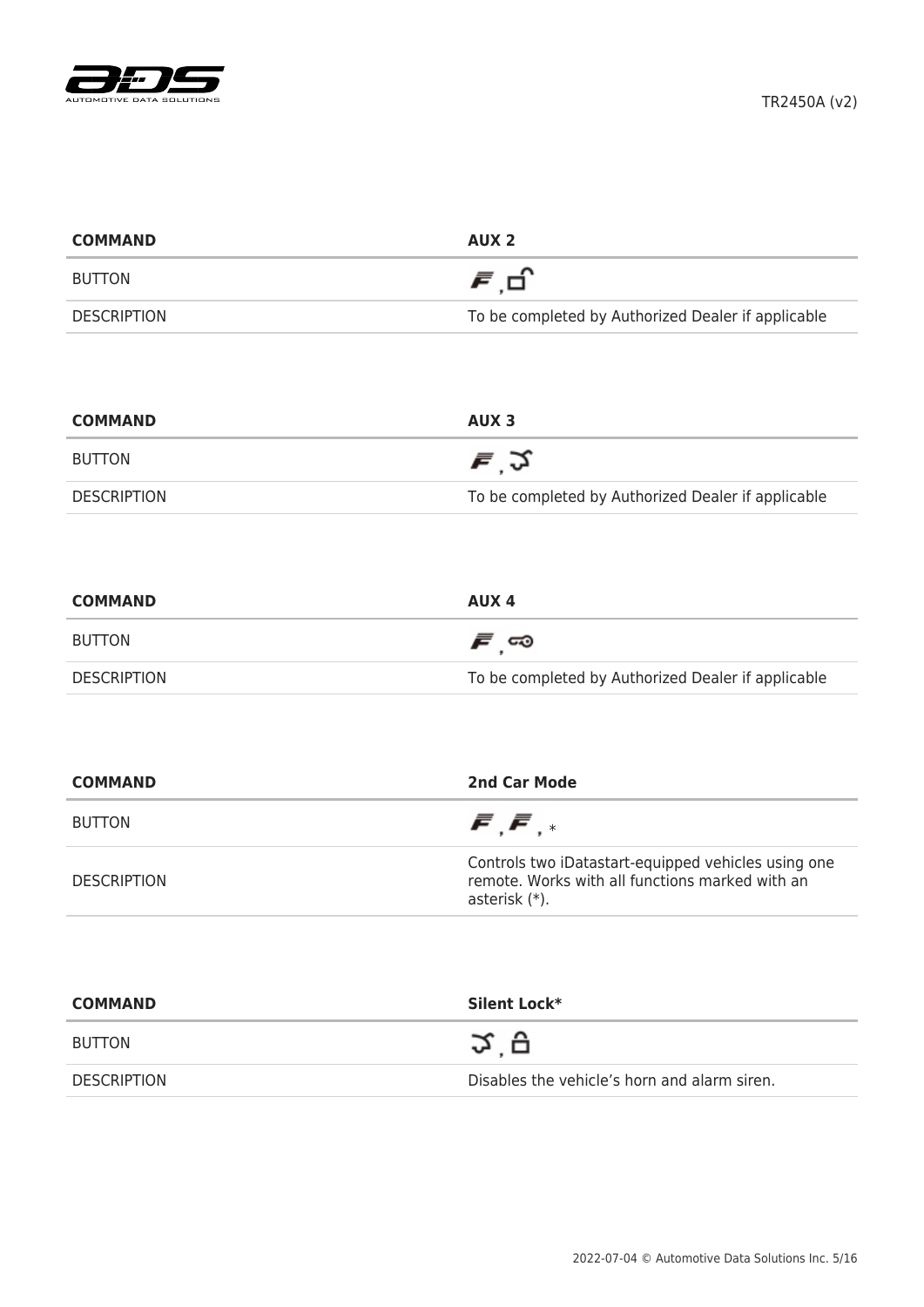

| <b>COMMAND</b>     | Silent Unlock*                               |
|--------------------|----------------------------------------------|
| BUTTON             | 그그 민.                                        |
| <b>DESCRIPTION</b> | Disables the vehicle's horn and alarm siren. |

| <b>COMMAND</b>      | <b>Valet Mode ON/OFF</b>                                                                                                                    |
|---------------------|---------------------------------------------------------------------------------------------------------------------------------------------|
| <b>BUTTON</b>       | ਵ ਦੇ ∙⊅                                                                                                                                     |
| <b>DESCRIPTION</b>  | Turns off remote start and security features when<br>servicing your vehicle or valet parking. Keyless entry<br>features remains functional. |
| <b>CONFIRMATION</b> | $\cdot$ 1 chime ON<br>•2 chimes OFF                                                                                                         |

| <b>COMMAND</b>     | <b>Runtime Extend</b>                                                      |
|--------------------|----------------------------------------------------------------------------|
| BUTTON             | <i>೯</i> ∞                                                                 |
| <b>DESCRIPTION</b> | Seamlessly extends your engine runtime without<br>restarting your vehicle. |

| <b>COMMAND</b>      | <b>Mute ON/OFF</b>                                                                                                            |
|---------------------|-------------------------------------------------------------------------------------------------------------------------------|
| <b>BUTTON</b>       | $\bar{F}$ $\Im$ +co                                                                                                           |
| <b>DESCRIPTION</b>  | Disables the vehicle's horn and alarm siren even<br>when alarm is triggered. Remote will still receive<br>alarm notification. |
| <b>CONFIRMATION</b> | $\cdot$ 1 chime ON<br>•2 chimes OFF                                                                                           |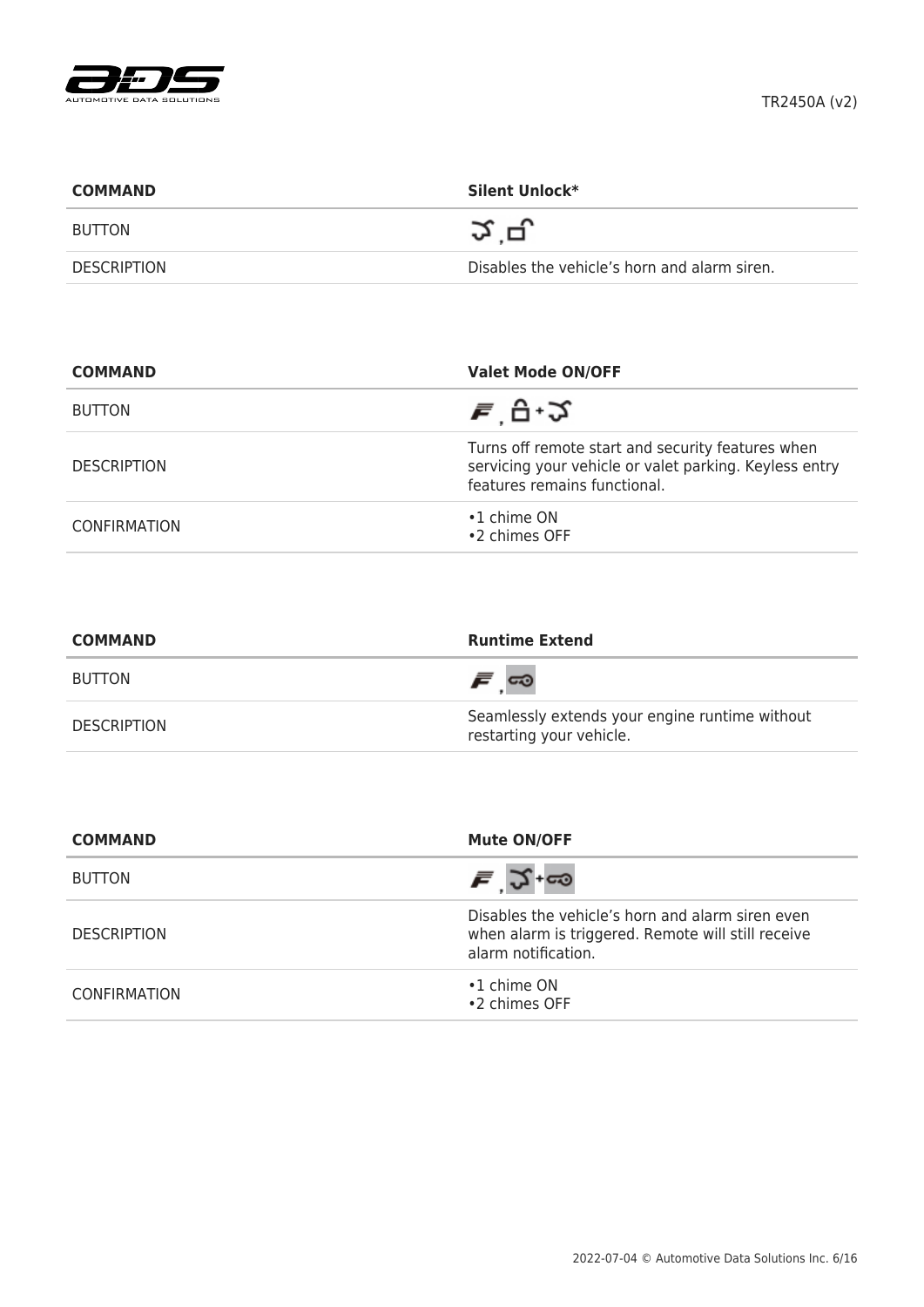

| <b>COMMAND</b>     | <b>Ignition Lock ON/OFF</b>                       |
|--------------------|---------------------------------------------------|
| <b>BUTTON</b>      |                                                   |
| <b>DESCRIPTION</b> | Automatically locks doors when engine is running. |
| CONFIRMATION       | $\cdot$ 1 chime ON<br>•2 chimes OFF               |

| <b>COMMAND</b>     | Passive Lock & Arm ON/OFF                                                    |
|--------------------|------------------------------------------------------------------------------|
| <b>BUTTON</b>      | ਵ '⊐੍.੭                                                                      |
| <b>DESCRIPTION</b> | Automatically locks and arms your vehicle 60 seconds<br>after you unlock it. |
| CONFIRMATION       | $\cdot$ 1 chime ON<br>•2 chimes OFF                                          |

| <b>COMMAND</b>      | <b>Turbo ON/OFF</b>                                                                                        |
|---------------------|------------------------------------------------------------------------------------------------------------|
| <b>BUTTON</b>       | சங்⊷                                                                                                       |
| <b>DESCRIPTION</b>  | Cools down your turbo before turning the engine off.<br>Programmable runtime from 30 seconds to 4 minutes. |
| <b>CONFIRMATION</b> | $\cdot$ 1 chime ON<br>•2 chimes OFF                                                                        |

| <b>COMMAND</b>      | <b>Weather Start ON/OFF</b>                                                                                                              |
|---------------------|------------------------------------------------------------------------------------------------------------------------------------------|
| <b>BUTTON</b>       | <i>ச</i> பி்+ை                                                                                                                           |
| <b>DESCRIPTION</b>  | Sets your vehicle to automatically remote start every<br>2, 3 or 4 hours (programmable) or from a temperature<br>sensor sold separately. |
| <b>CONFIRMATION</b> | $\cdot$ 1 chime ON<br>•2 chimes OFF                                                                                                      |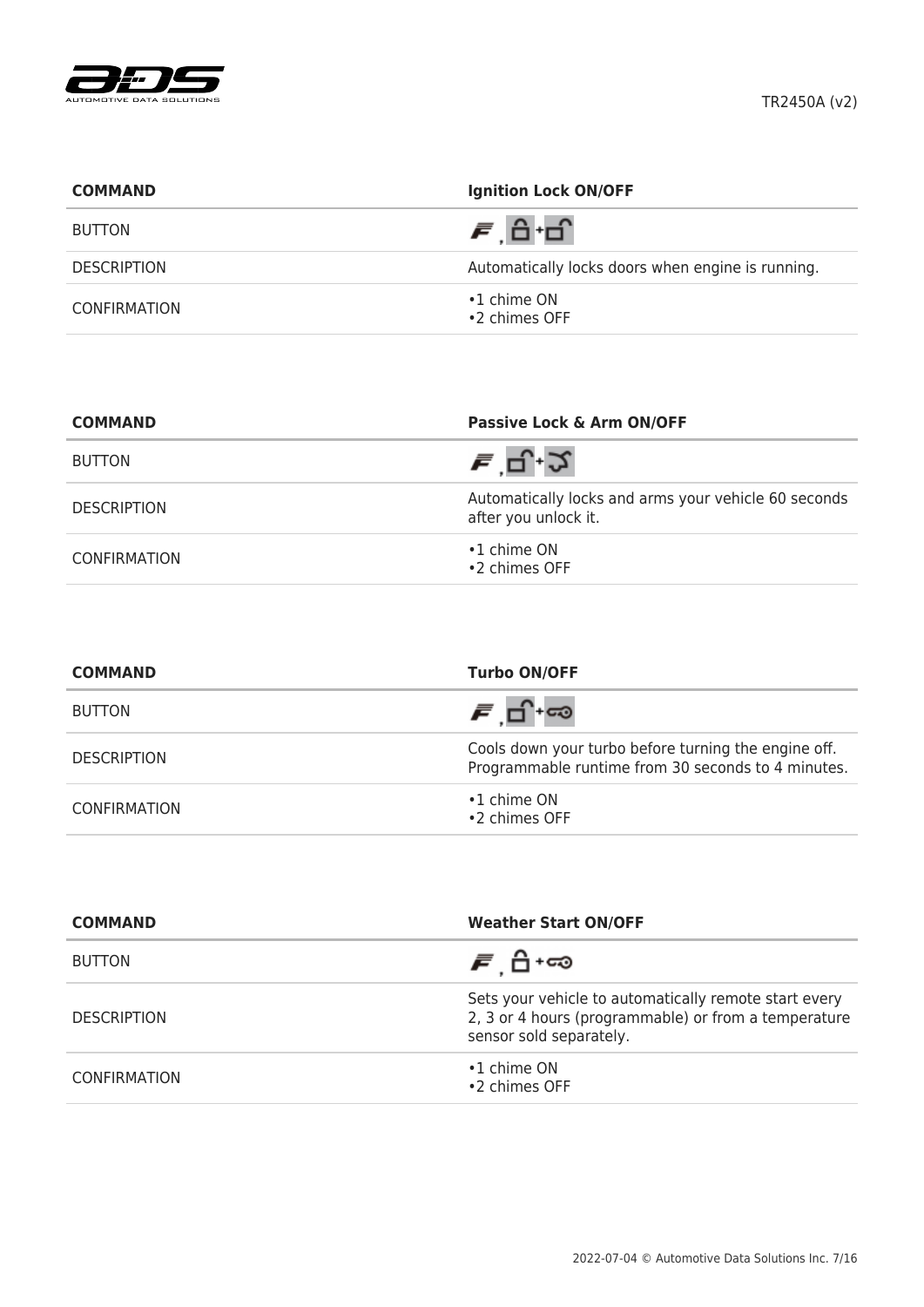

| <b>COMMAND</b>     | <b>Lock Remote</b>                      |
|--------------------|-----------------------------------------|
| <b>BUTTON</b>      | $\bar{F}, \bar{F}, \bar{F}, \bar{\Box}$ |
| <b>DESCRIPTION</b> | Disables all functions on your remote.  |
| CONFIRMATION       | 1 chime $+$ 1 flash                     |

| <b>COMMAND</b>     | <b>Unlock Remote ON/OFF</b>                      |
|--------------------|--------------------------------------------------|
| BUTTON             | $\bar{F}$ , $\bar{F}$ , $\bar{F}$ , $\bar{\Box}$ |
| <b>DESCRIPTION</b> | Enables all functions on your remote.            |
| CONFIRMATION       | 2 chimes + 2 flashes                             |

| <b>COMMAND</b>      | <b>Mute Remote ON/OFF</b><br>$\bar{F}, \bar{F}, \bar{F}, \bar{S}$ |  |
|---------------------|-------------------------------------------------------------------|--|
| <b>BUTTON</b>       |                                                                   |  |
| <b>DESCRIPTION</b>  | Disables the chime when pressing any button on your<br>remote.    |  |
| <b>CONFIRMATION</b> | $\cdot$ 1 chime ON<br>•2 chimes OFF                               |  |

# **PROGRAMMING A NEW REMOTE**

Are you replacing a lost or damaged remote or simply adding an extra remote to your iDatastart system? Please take note of the following:

- 1. A functional iDatastart system must already be installed in your vehicle.
- 2. All new remotes must be installed by an iDatastart Authorized Dealer.
- 3. A maximum of 4 remotes can be programmed to your iDatastart system.

# **REPLACING REMOTE BATTERIES**

Follow the steps below to replace the batteries in your iDatastart remotes\*.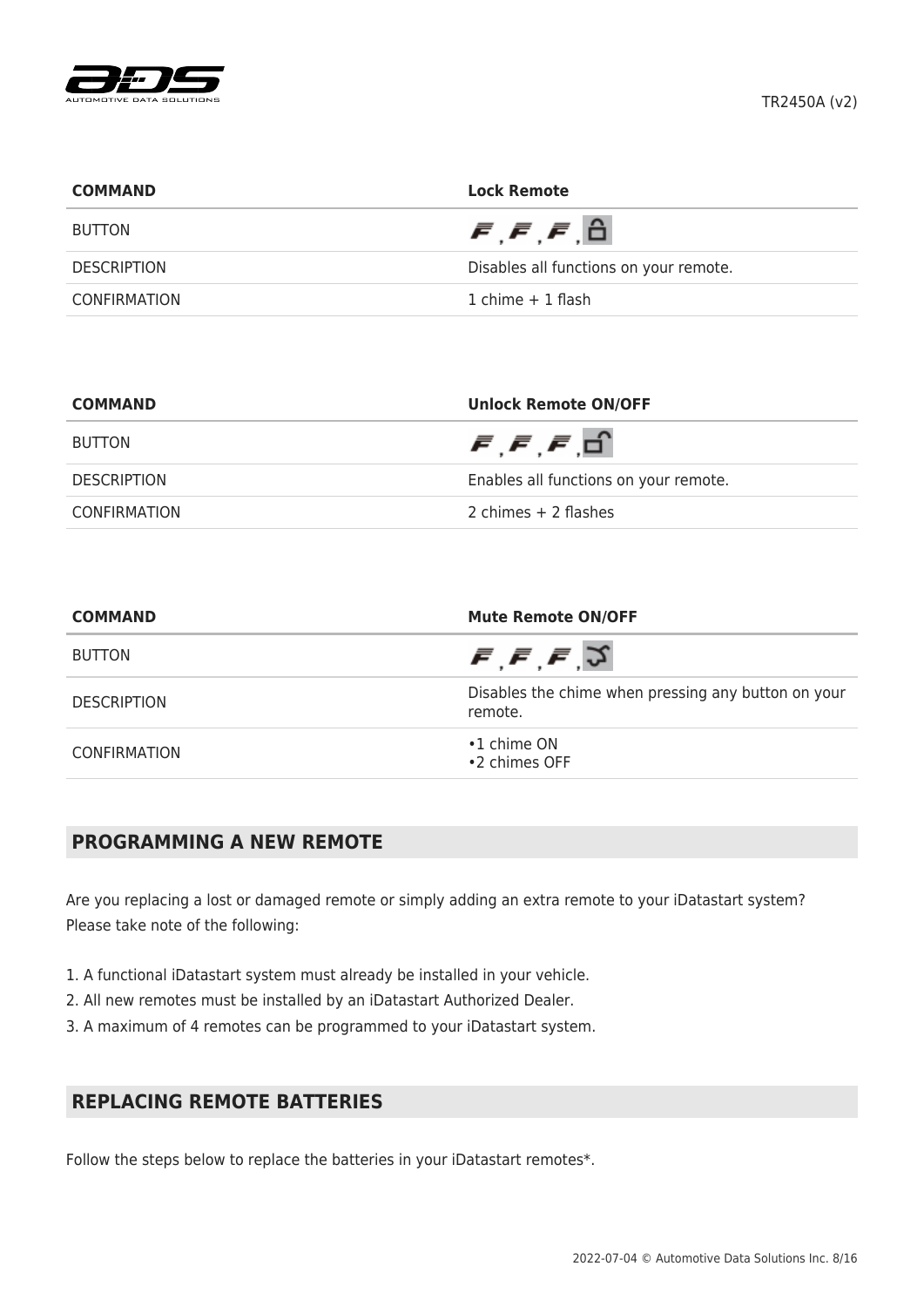



- 1. Insert a 25 cent coin into the hollow corner of your iDatastart remote.
- 2. Gently twist the coin until the casing pops open.
- 3. Use your coin to pry open the rest of the case perimeter.
- 4. Carefully remove the circuit board from the case.
- 5. Slide the old battery out of its enclosure and replace with the new battery.
- 6. Carefully replace the circuit board into bottom half of the casing.
- 7. Snap top and bottom casings back together using your hands.

## **REMOTE STARTING FROM FACTORY KEY FOB**

Your iDatastart system may enable remote engine start by performing one of the following button sequences on your factory key fob:

| <b>BUTTON</b>                     | <b>FUNCTION</b> |
|-----------------------------------|-----------------|
| $Press on \theta, \theta, \theta$ | Start engine    |
| $Press on \theta, \theta, \theta$ | Stop engine     |
| <b>OR</b>                         |                 |
| <b>BUTTON</b>                     | <b>FUNCTION</b> |

| <sub>Press on</sub> 台, 白, 台    | Start engine |
|--------------------------------|--------------|
| <sub>Press on</sub> பி ,பி ,பி | Stop engine  |

NOTE: This feature may not be supported on some vehicles. If supported, the chosen button sequence will be communicated to you by your iDatastart Authorized Dealer at the time of installation. The remote start range will be equal to your factory key fob's door lock range.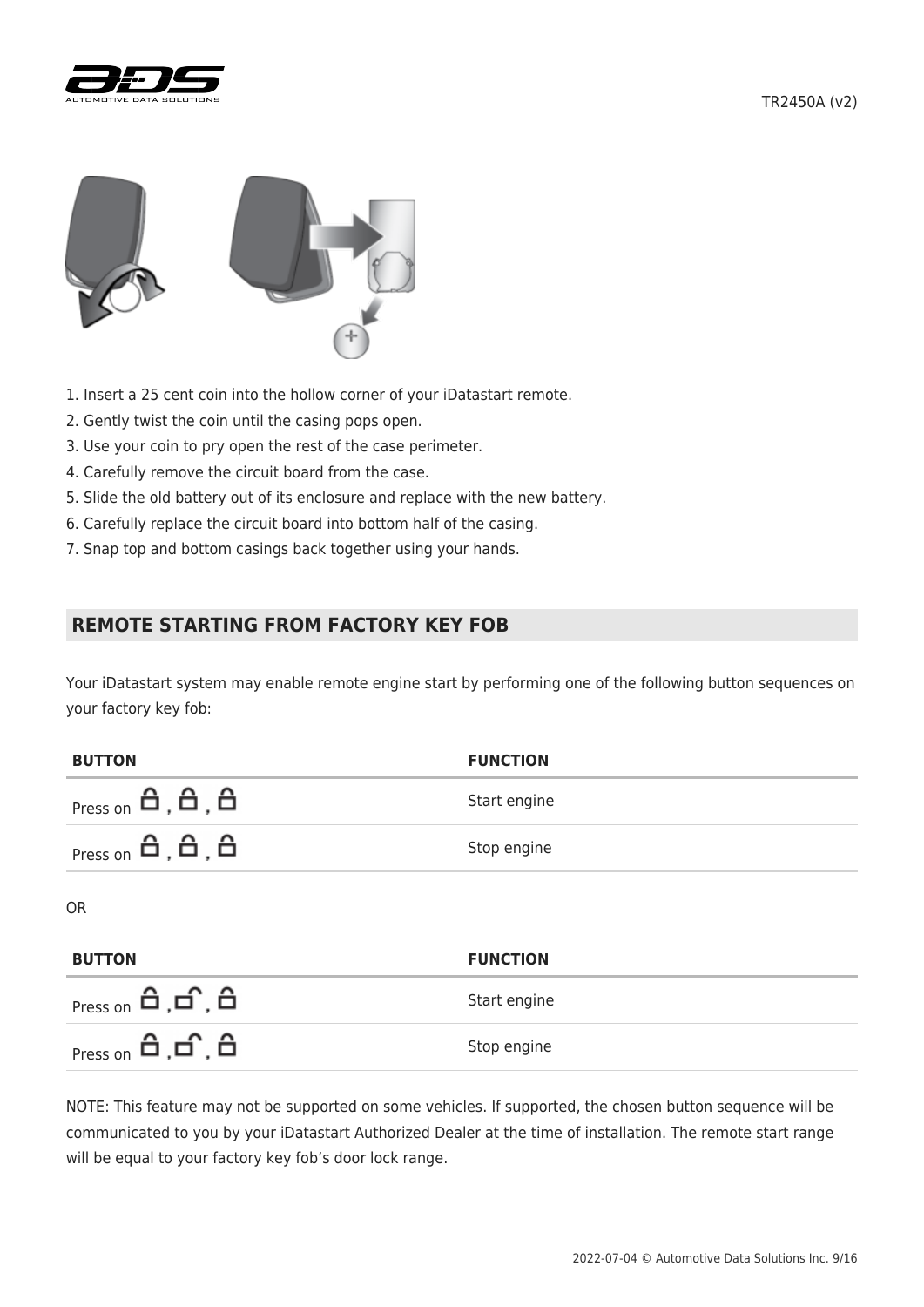

#### **ADJUSTING ENGINE RUNTIME SETTINGS**

Once remote started from your factory key fob or long-range remote, your vehicle will run for the programmed 'runtime' setting. The default runtime is 15 minutes but it can also be programmed for 3, 5, 10, 25, 30 or 35 minutes. If you wish to change your remote start runtime setting, contact your iDatastart Authorized Dealer.

#### **KEY TAKEOVER FOLLOWING REMOTE START**

The 'key takeover' procedure ensures that your engine does not shut down upon entering the vehicle, during the programmed remote start runtime. To prevent your vehicle from shutting down, complete the steps below within the programmed delay time (45 seconds, 90 seconds, 3 minutes or 4 minutes):

- For Standard Key Vehicles
- 1. Unlock and enter vehicle
- 2. Close doors
- 3. Insert key into ignition and turn ignition to ON position
- 4. Press foot brake

For Push-To-Start Vehicles

- 1. Unlock and enter vehicle with valid smartkey
- 2. Close doors
- 3. Press foot brake

NOTE: This feature may not be supported on some vehicles. If available, the programmed 'key takeover' delay time will be communicated to you by your iDatastart Authorized Dealer at the time of installation.

#### **WHEN SERVICING YOUR VEHICLE**

To ensure safety during vehicle servicing, the remote starter must be placed in 'Valet Mode'. The 'Valet Mode' will disable remote start functionality. To activate or deactivate the 'Valet Mode', follow the instructions below:

With Vehicle Key:

Cycle ignition OFF/ON 2x rapidly, then press brake 3x.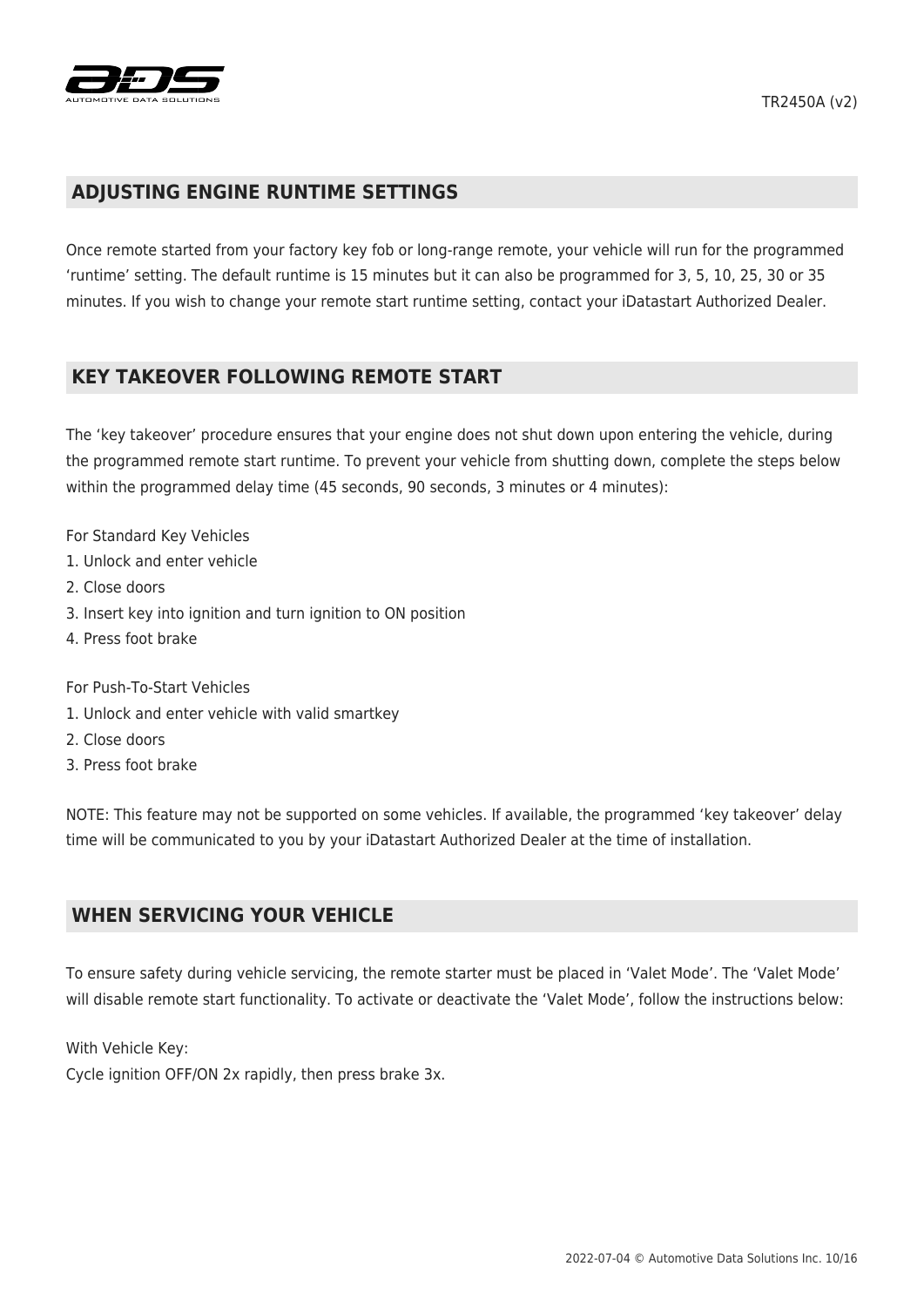

| <b>FUNCTION</b>                                                                                         | # OF PARKING LIGHT FLASHES |
|---------------------------------------------------------------------------------------------------------|----------------------------|
| Valet Mode ON                                                                                           |                            |
| Valet Mode OFF                                                                                          |                            |
| With iDatastart Remote:                                                                                 |                            |
| Turn ignition ON, then press $\blacktriangleright$ $\blacktriangleright$ $\triangle$ + $\triangleright$ |                            |

| <b>FUNCTION</b> | # OF PARKING LIGHT FLASHES |
|-----------------|----------------------------|
| Valet Mode ON   |                            |
| Valet Mode OFF  |                            |

With iDatastart Antenna:

Turn ignition ON, then press & hold button for 5 seconds

| <b>FUNCTION</b> | # OF PARKING LIGHT FLASHES |
|-----------------|----------------------------|
| Valet Mode ON   |                            |
| Valet Mode OFF  |                            |

# **REMOTE START TROUBLESHOOTING**

If your iDatastart remote fails to start the vehicle, the parking lights will flash three times immediately, then flash a number of times according to the errors below: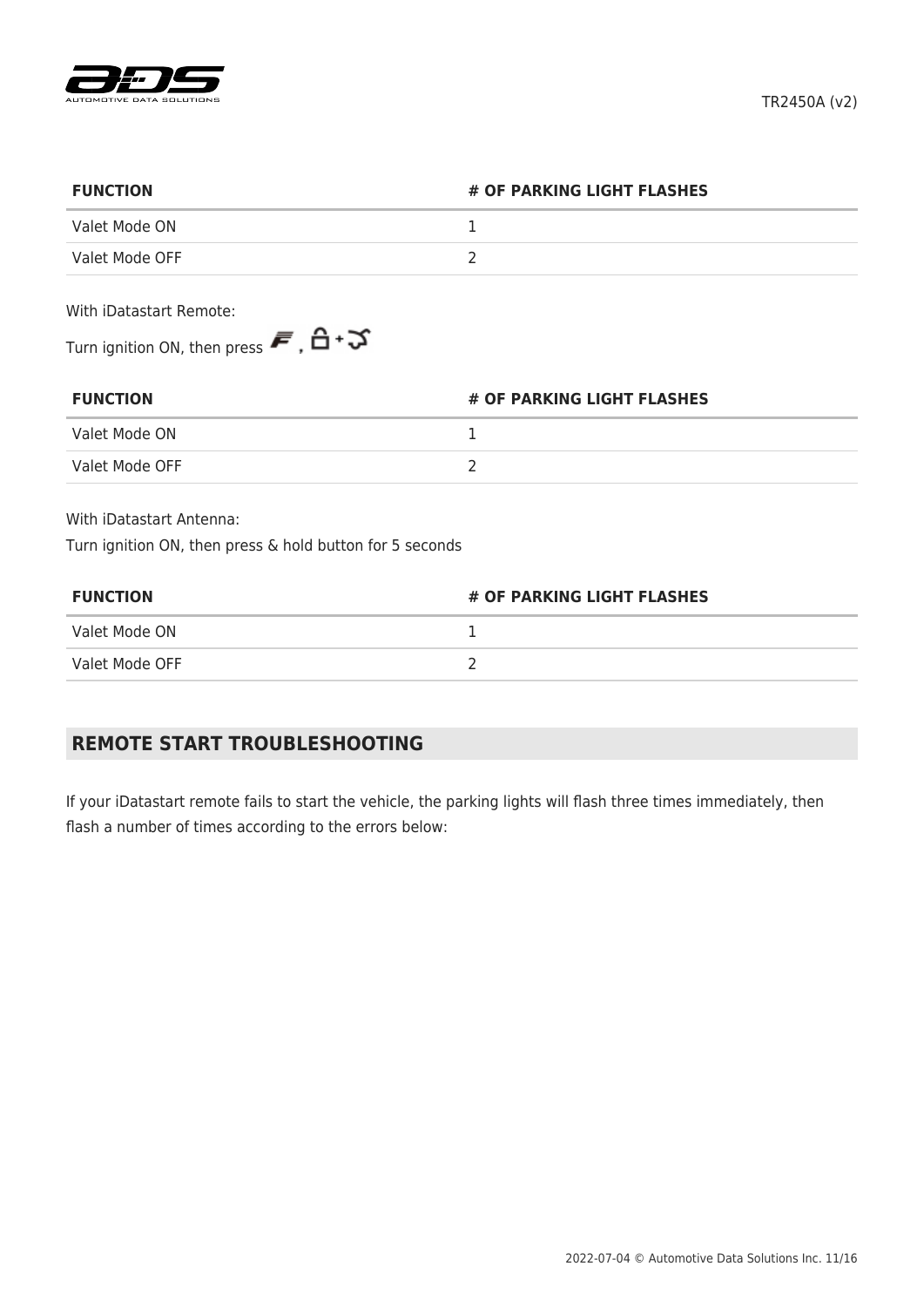

TR2450A (v2)

| # OF PARKING LIGHT FLASHES | <b>DIAGNOSTIC</b>                  | <b>SOLUTION</b>                  |
|----------------------------|------------------------------------|----------------------------------|
| $3 + 1$                    | Need to learn tach                 |                                  |
| $3 + 2$                    | Key in ignition at ON position     | Remove key from ignition         |
| $3 + 3$                    | Door is open                       | Close door                       |
| $3 + 4$                    | Trunk is open                      | Close trunk                      |
| $3 + 5$                    | Brake is detected                  | Release brake                    |
| $3 + 6$                    | Hood is open                       | Close hood                       |
| $3 + 7$                    | Reservation not done (manual only) | Perform reservation procedure    |
| $3 + 8$                    | Tach failure                       | <b>Contact Authorized Dealer</b> |
| $3 + 9$                    | VSS detected (vehicle in movement) | <b>Contact Authorized Dealer</b> |
| $3 + 10$                   | System is in Valet Mode            | <b>Exit Valet Mode</b>           |
| $3 + 11$                   | Can communication failure          | <b>Contact Authorized Dealer</b> |
| $3 + 12$                   | Can communication failure          | <b>Contact Authorized Dealer</b> |
| $3 + 13$                   | Bypass error                       | <b>Contact Authorized Dealer</b> |
| $3 + 14$                   | No Pitstop or Takeover available   | <b>Contact Authorized Dealer</b> |
| $3 + 15$                   | Module overheat protection         | <b>Contact Authorized Dealer</b> |

# **VEHICLE SHUTDOWN TROUBLESHOOTING**

If the remote start sequence has been completed and the vehicle shuts down, the vehicle's parking lights will flash 4 times immediately, then flash a number of times according to the errors below: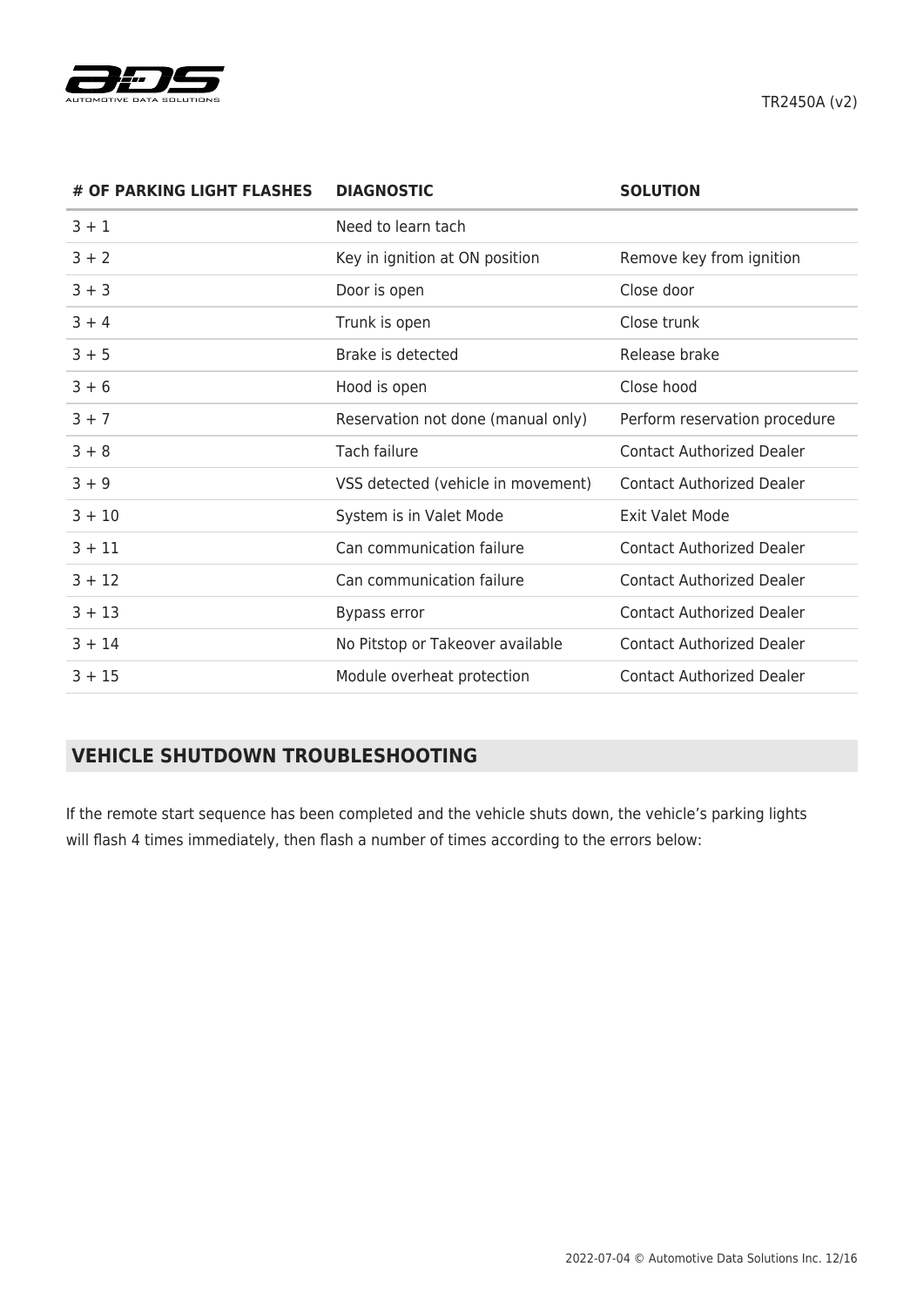

| # OF PARKING LIGHT FLASHES | <b>DIAGNOSTIC</b>                | <b>SOLUTION</b>                  |
|----------------------------|----------------------------------|----------------------------------|
| $4 + 1$                    | No engine rev detected           | <b>Contact Authorized Dealer</b> |
| $4 + 3$                    | Brake detected                   | Release brake                    |
| $4 + 4$                    | Hood open detected               | Close hood                       |
| $4 + 5$                    | Engine revving over 3000 RPM     | Check your accelerator pedal     |
| $4 + 6$                    | Glow plug error                  | <b>Contact Authorized Dealer</b> |
| $4 + 7$                    | Vehicle speed sensor error       | <b>Contact Authorized Dealer</b> |
| $4 + 8$                    | 'Check Engine' light detected    | Clear 'Check Engine' code        |
| $4 + 9$                    | Low fuel detected                | Add fuel                         |
| $4 + 10$                   | Door open detected               | Close door                       |
| $4 + 11$                   | CAN communication failure        | <b>Contact Authorized Dealer</b> |
| $4 + 12$                   | Key synchronisation failure      | <b>Contact Authorized Dealer</b> |
| $4 + 13$                   | Bypass error                     | <b>Contact Authorized Dealer</b> |
| $4 + 14$                   | No Pitstop or Takeover available | <b>Contact Authorized Dealer</b> |
| $4 + 15$                   | Module overheat protection       | <b>Contact Authorized Dealer</b> |

# **LIMITED LIFETIME WARRANTY**

Automotive Data Solutions Inc. ("ADS") warrants to the original purchaser of the iDatastart product that the following components product shall be free of defects in material and workmanship under normal use and circumstances:

Control module and installation harnesses For as long as the original purchaser owns the vehicle in which it was originally installed.

Remote transmitters and antenna For the period of one (1) year from the date of original installation. Excludes battery replacement.

In the event of any product malfunction during the Warranty period, the original purchaser must return to the Authorized Dealer where it was originally purchased with the original proof of purchase. If a malfunction is detected, the Authorized Dealer will elect to repair or replace the product at its discretion. Labor costs may be applicable and are at the discretion of the Authorized Dealer.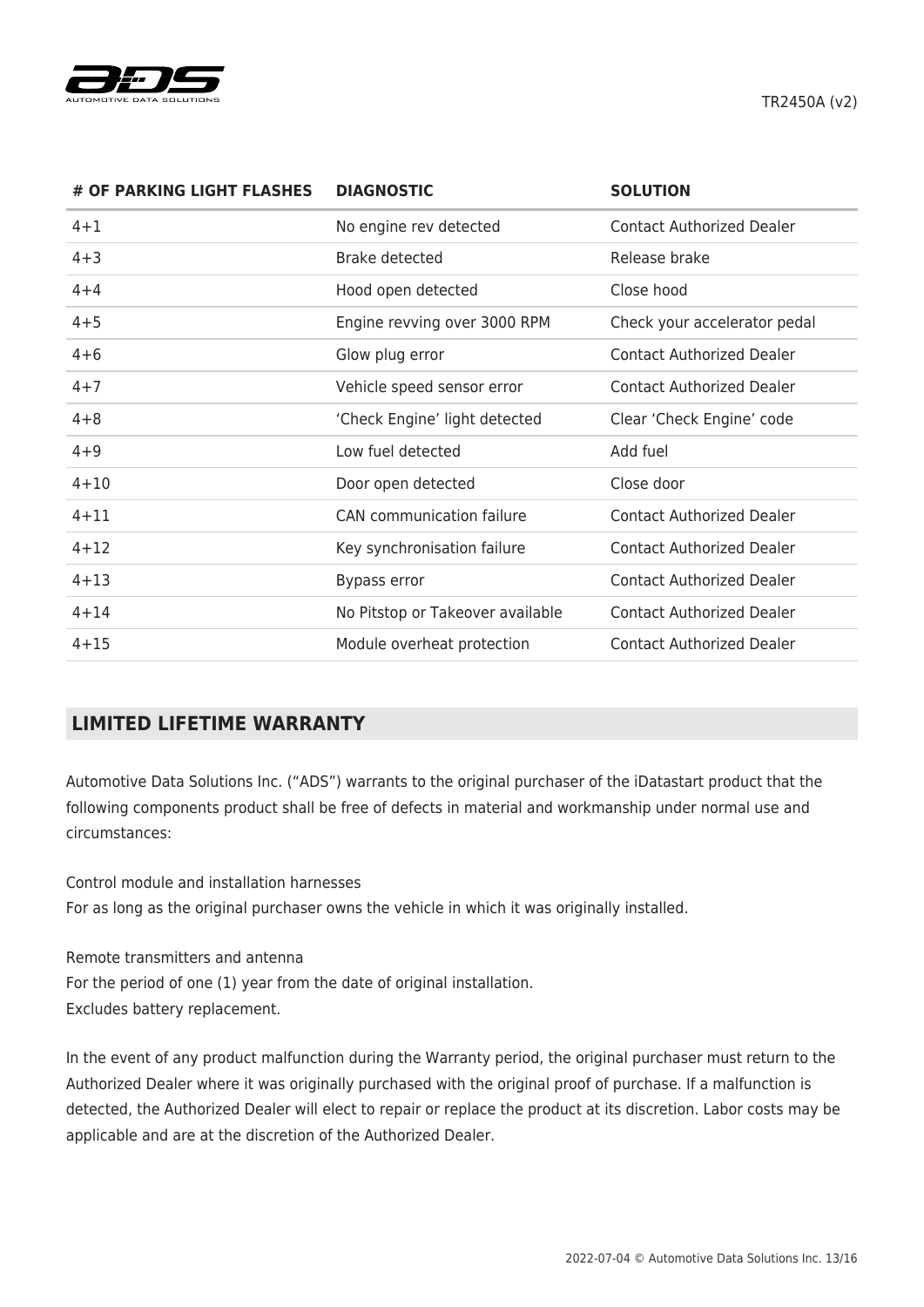

The Limited Lifetime Warranty is automatically void if:

- An original proof of purchase is not provided when servicing the product during the warranty period;
- The date code and/or serial number is defaced, missing, or altered;
- The iDatastart product is transferred to another vehicle;
- The vehicle in which the product was originally installed is transferred to a new owner.

ADS is not responsible for any damages whatsoever, including but not limited to any consequential damages, incidental damages, damages for loss of time, loss of earnings, commercial loss, loss of economic opportunity and the like that may or may not have resulted from the installation or operation of an iDatastart product. Purchasers sole contractual remedy is refund of the purchase price of the ADS product(s).

## **FCC STATEMENT**

1. This device complies with Part 15 of the FCC Rules. Operation is subject to the following two conditions:

(1) This device may not cause harmful interference.

(2) This device must accept any interference received, including interference that may cause undesired operation.

2. Changes or modifications not expressly approved by the party responsible for compliance could void the user's authority to operate the equipment.

NOTE: This equipment has been tested and found to comply with the limits for a Class B digital device, pursuant to Part 15 of the FCC Rules. These limits are designed to provide reasonable protection against harmful interference in a residential installation.

This equipment generates uses and can radiate radio frequency energy and, if not installed and used in accordance with the instructions, may cause harmful interference to radio communications. However, there is no guarantee that interference will not occur in a particular installation. If this equipment does cause harmful interference to radio or television reception, which can be determined by turning the equipment off and on, the user is encouraged to try to correct the interference by one or more of the following measures:

- Reorient or relocate the receiving antenna.
- Increase the separation between the equipment and receiver.
- Connect the equipment into an outlet on a circuit different from that to which the receiver is connected.
- Consult the dealer or an experienced radio/TV technician for help.

# **IC STATEMENT**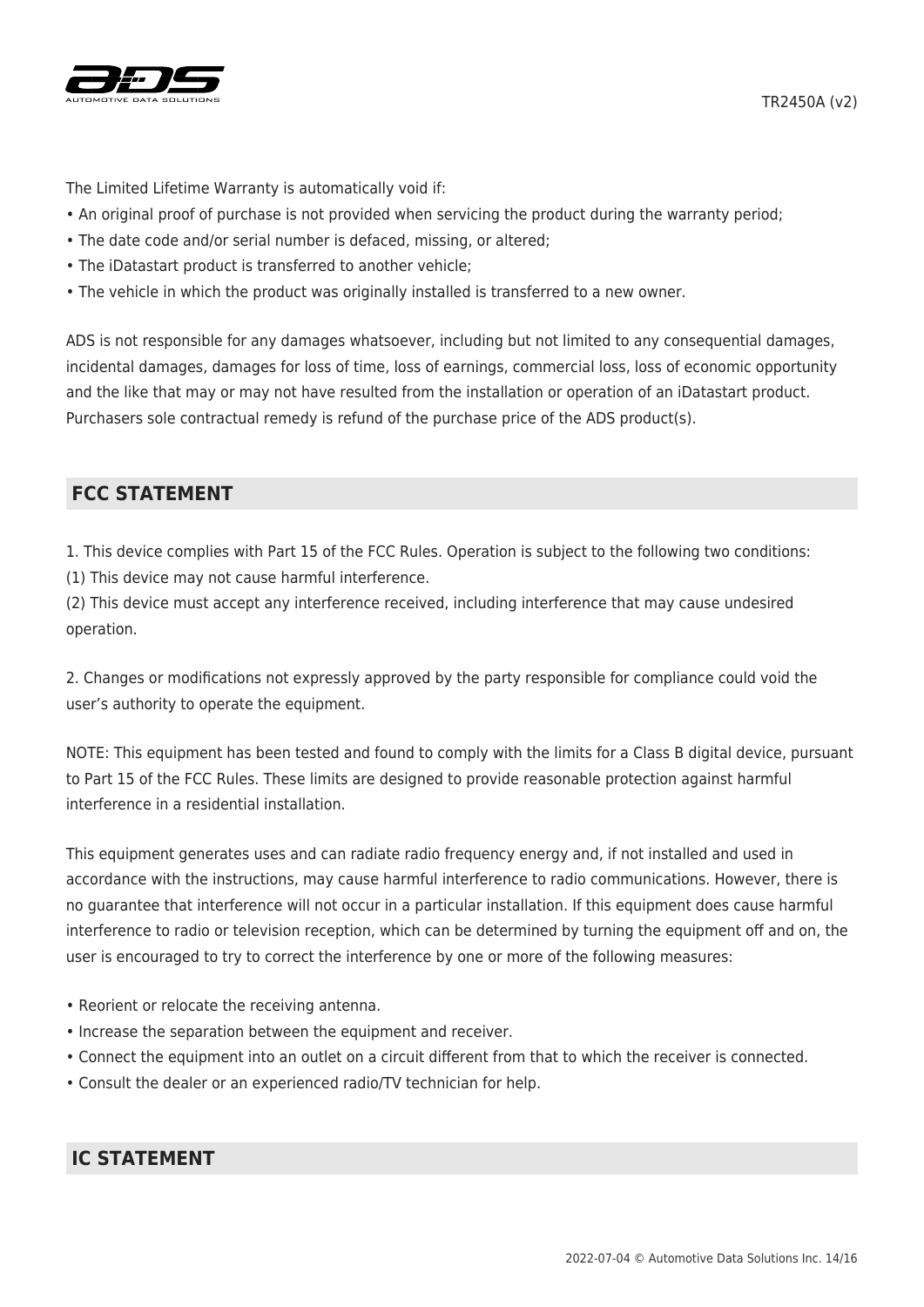



This device complies with Industry Canada licence-exempt RSS standard(s). Operation is subject to the following two conditions:

(1) This device may not cause interference.

(2) This device must accept any interference, including interference that may cause undesired operation of the device.

CAN ICES-3 (B)/NMB-3(B)

## **SAR INFORMATION STATEMENT**

Your wireless REMOTE CAR STARTER (TWO WAY) is a radio transmitter and receiver. It is designed and manufactured not to exceed the emission limits for exposure to radio frequency (RF) energy set by the Federal Communications Commission of the U.S. Government. These limits are part of comprehensive guidelines and establish permitted levels of RF energy for the general population. The guidelines are based on standards that were developed by independent scientific organizations through periodic and thorough evaluation of scientific studies. The standards include a substantial safety margin designed to assure the safety of all persons, regardless of age and health.

The exposure standard for wireless REMOTE CAR STARTER (TWO WAY) employs a unit of measurement known as the Specific Absorption Rate, or SAR. The SAR limit set by the FCC is 4.0 W/kg. Tests for SAR are conducted with the REMOTE CAR STARTER (TWO WAY) transmitting at its highest certified power level in all tested frequency bands. Although the SAR is determined at the highest certified power level, the actual SAR level of the REMOTE CAR STARTER (TWO WAY) while operating can be well below the maximum value. This is because the REMOTE CAR STARTER (TWO WAY) is designed to operate at multiple power levels so as to use only the power required to reach the network.

In general, the closer you are to a wireless base station antenna, the lower the power output. Before a REMOTE CAR STARTER (TWO WAY) model is available for sale to the public, it must be tested and certified to the FCC that it does not exceed the limit established by the government adopted requirement for safe exposure. The tests are performed in positions and locations (e.g., at the ear and worn on the body) as required by the FCC for each model. The highest SAR value for this model REMOTE CAR STARTER (TWO WAY) when tested for use at the extremity is 0.030W/Kg.

While there may be differences between the SAR levels of various REMOTE CAR STARTER (TWO WAY) and at various positions, they all meet the government requirement for safe exposure. The FCC has granted an Equipment Authorization for this model REMOTE CAR STARTER (TWO WAY) with all reported SAR levels evaluated as in compliance with the FCC RF exposure guidelines. SAR information on this model REMOTE CAR